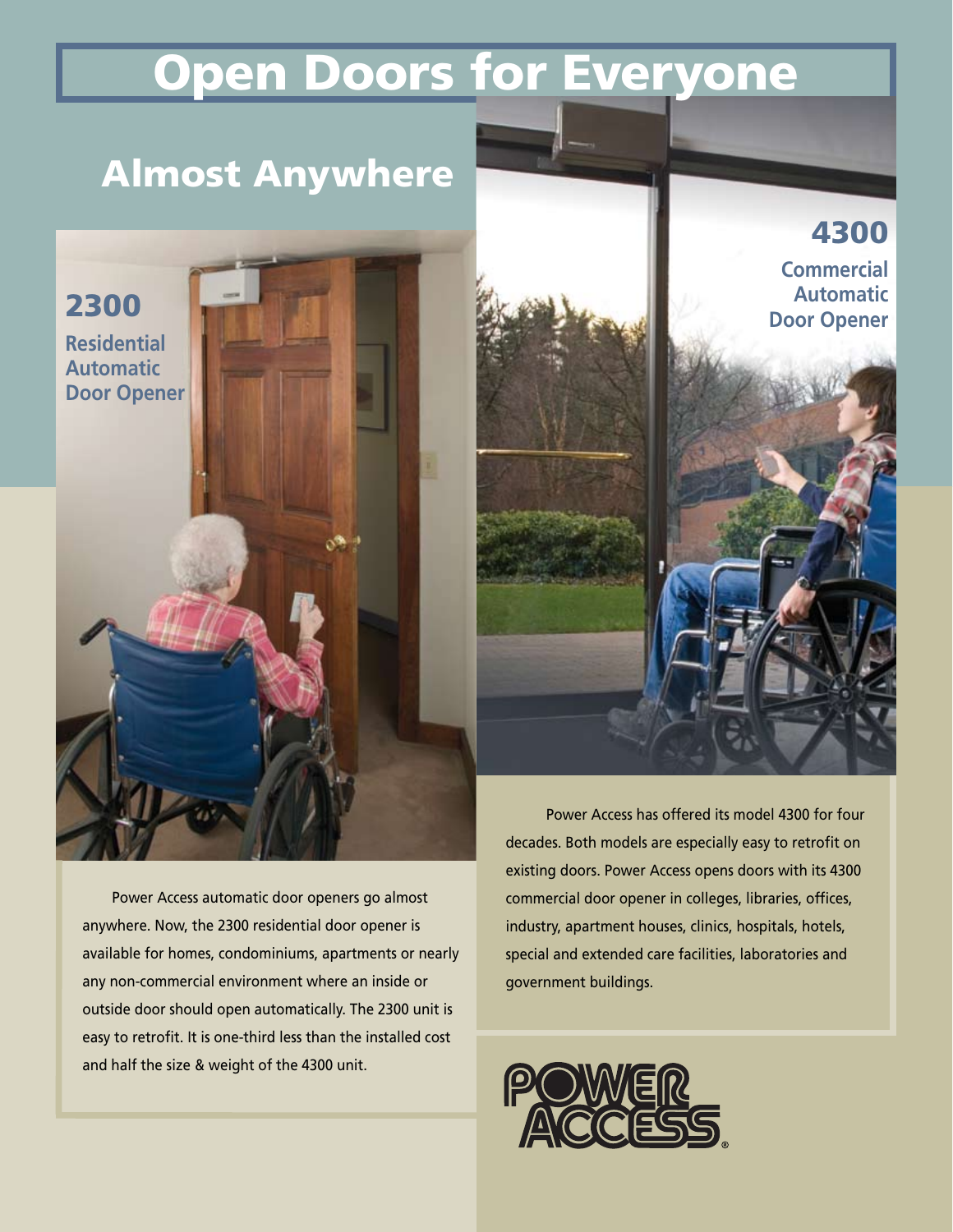### Power Access door operators are simple to install.

No modification of the door or jambs is required for either unit. The 4300 and the 2300 plug directly into a standard wall outlet. Complete instructions are packed with every unit.

Designed for versatility, these openers fit most interior and exterior doors. Left and right hand units are available, in jamb or door mount. If there isn't enough room above the door, low profile designs may also accommodate.

Power Access door openers are activated by a remote wired or wireless signal. For your convenience, we've developed an array of controls adapted for special needs. Choose from push button or push plate wall styles, and wireless coded radio-controlled switches or specialty sip or puff controls for both 4300 and 2300 models.



- Economy
- Manual or automatic operation
- Easy installation
- Nationwide dealer network
- Low maintenance
- Built-in safety
- Rugged construction
- Solid state circuitry
- One year limited warranty



### Safety

Power Access automatic door operators have important, built-in, mechanical and electrical safety features:

The 4300 permits manual door operation because the wheeled arm does not attach to the door and the door closer will shut the door. On a powered opening, if the door meets an obstruction, a built-in load sensing circuit automatically stops the opener, times out and closes the door.

The 2300 also permits manual door operation, even though the arm to close the door is attached to either the frame or the door. The high gear ratio facilitates manual opening and closing of the door. On a powered opening or closing, if the door meets an obstruction the slip clutch reduces the pressure and the motor will time out and stop.

Both units have an adjustable, timed, hold-open feature of 0-30 seconds, as well as a signal to open and a signal to close.

### Low-maintenance and long life

Power Access automatic door operators are low-cost and virtually maintenance free.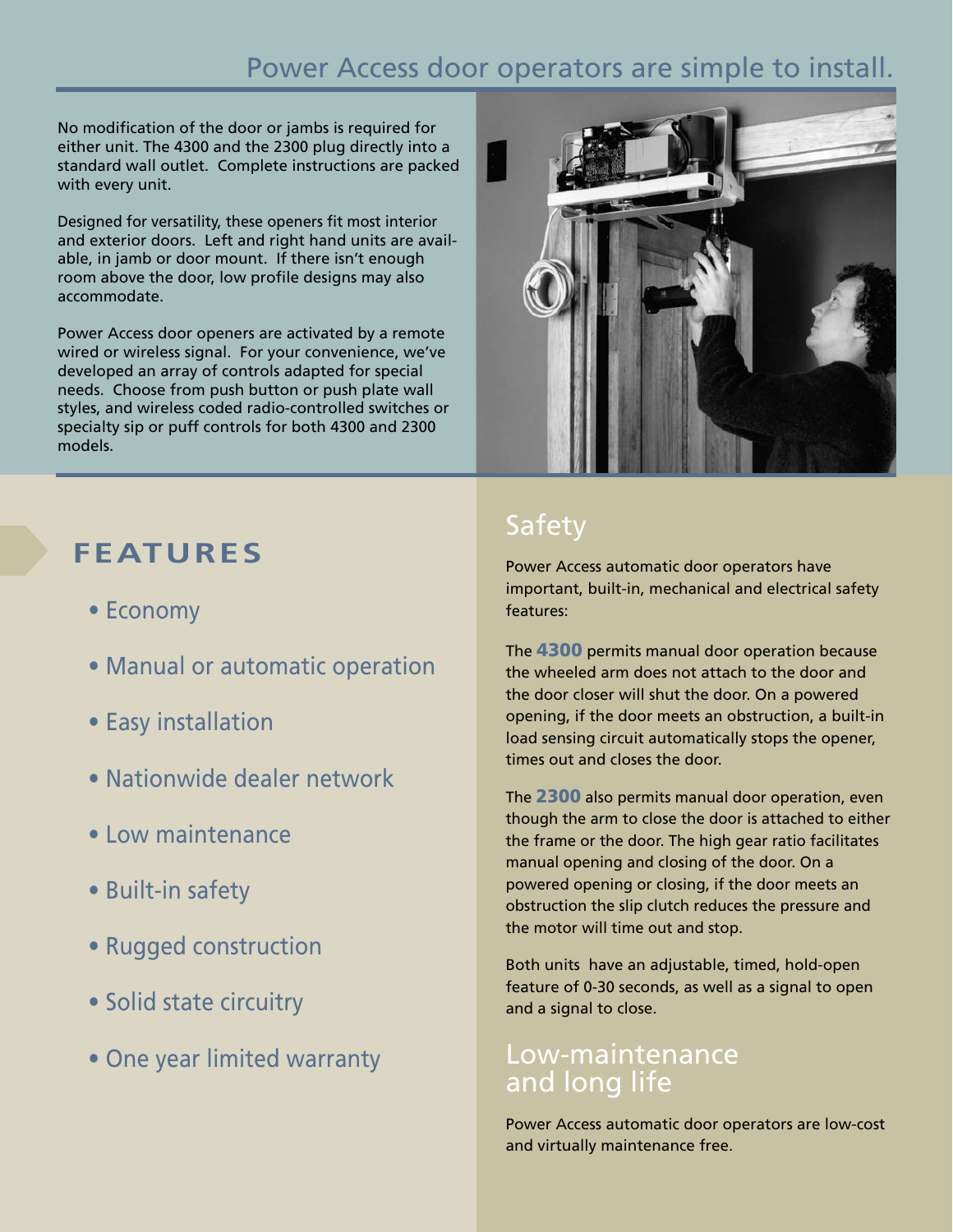## COMPANION CONTROLS Easy to Choose and Use

Power Access companion controls offer a variety of choices: select from wireless or wired, surface or flush wall-mounted, keyless wall-mounted and handheld devices. Radio controls are easily adjusted to a personal code. Also available, but not shown, are sip or puff controls. Units can also interface with electric door strikes (locks) for door security.

Call us to discuss your particular requirements.

Toll-Free: 800-344-0088

### Wall Switches

Most controls are available for surface or flush mount, either wireless or wired.



#### **4495 SQ**

4-1/2" square plate on brown surface mount box. 4-1/2" x 4-1/2" x 2-1/4" depth







### **4495 SFBQ**

4-1/2" square plate on brown formed box. 6-1/4" x 6-1/4" x 2" depth

#### **4496 SFBR**

 6" round plate on brown formed box. 6-1/4" x 6-1/4" x 2" Depth



### **4495 SFN**

4-1/2" square plate on brown N-AMBLE box. 5-1/2" x 5-1/2" x 2-1/2" depth

#### **4466 SQ**

2-3/4" square push plate on brown surface mount box. 4-1/2" x 2-3/2" x 1-5/8" depth





#### **4466 SB**

(as shown) push button on brown surface mount box (flush mount available) 4-1/2" x 2-3/4" x 1-5/8" Depth



### Radio Controls

Automatic door operation with 1,024 possible wireless codes eliminates signal duplication and frequency overlap. Transmitters available with 1,2 or 4 buttons. Can be used to limit

individuals' access to multiple, specified areas. Transmitters require a receiver inside the operator to actuate opening cycle. Special transmitters also available.

### Keypad Entry Systems

Access codes for specified individuals. Available as coded wireless or wired type switches.

### Electric Door Lock

Permits door to be secured when closed, but releases automatically when opener receives signal. Can be unlocked and opened manually with a key. Silently operated models for metal or wooden jambs.